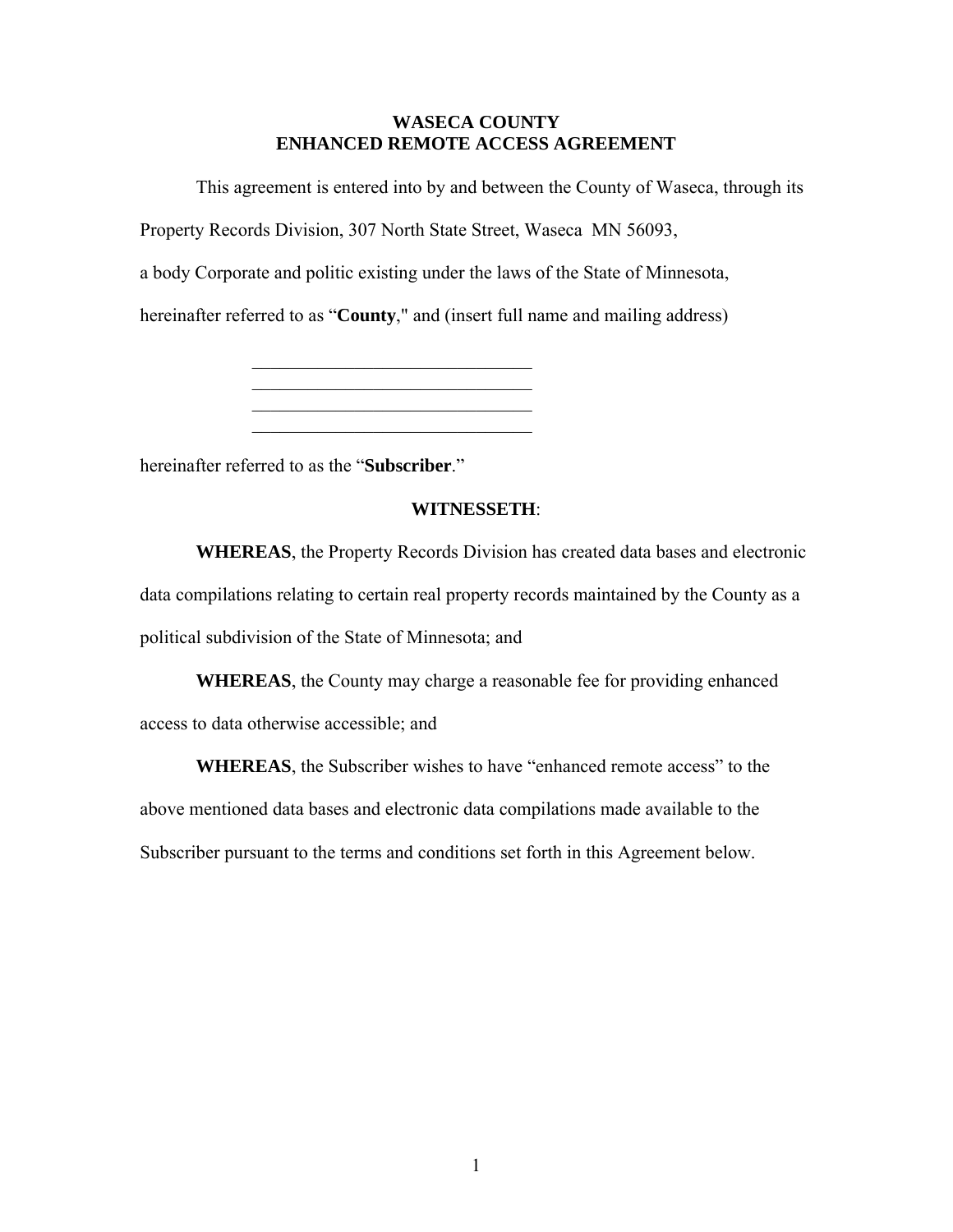**NOW, THEREFORE**, in consideration of the mutual covenants and promises between the parties set forth herein, it is hereby agreed that:

# **I. COUNTY DATA BASE ENHANCED REMOTE ACCESS**

#### **A. License**

The County grants the Subscriber a nonexclusive, nontransferable, limited license to access certain real property databases and electronic data compilations through enhanced remote access during the term of this Agreement.

#### **B. Limitation of License**

Neither the databases, electronic data compilations, nor any portion of either thereof, accessed through means of the enhanced remote access, may be used outside the scope of the Fair Use Provision of the United States Copyright Act, 17 U.S.C. § 107 and the Minnesota Data Practices Act, Minn. Stat. Ch. 13 unless authorized by the County's prior written permission.

# **C. Rights and Data**

Except for the license granted herein, all rights, title, and interest to all processes, formats, languages and media throughout the world, which record, demonstrate, and, or facilitate, the creation and utility of the County's data bases and electronic data compilations, including all copyrights available thereto, are and shall continue to be the exclusive property of the County.

# **D. County Charges**

Charges payable by the Subscriber for the enhanced remote access to the County's data bases and electronic data compilations described in this Agreement are set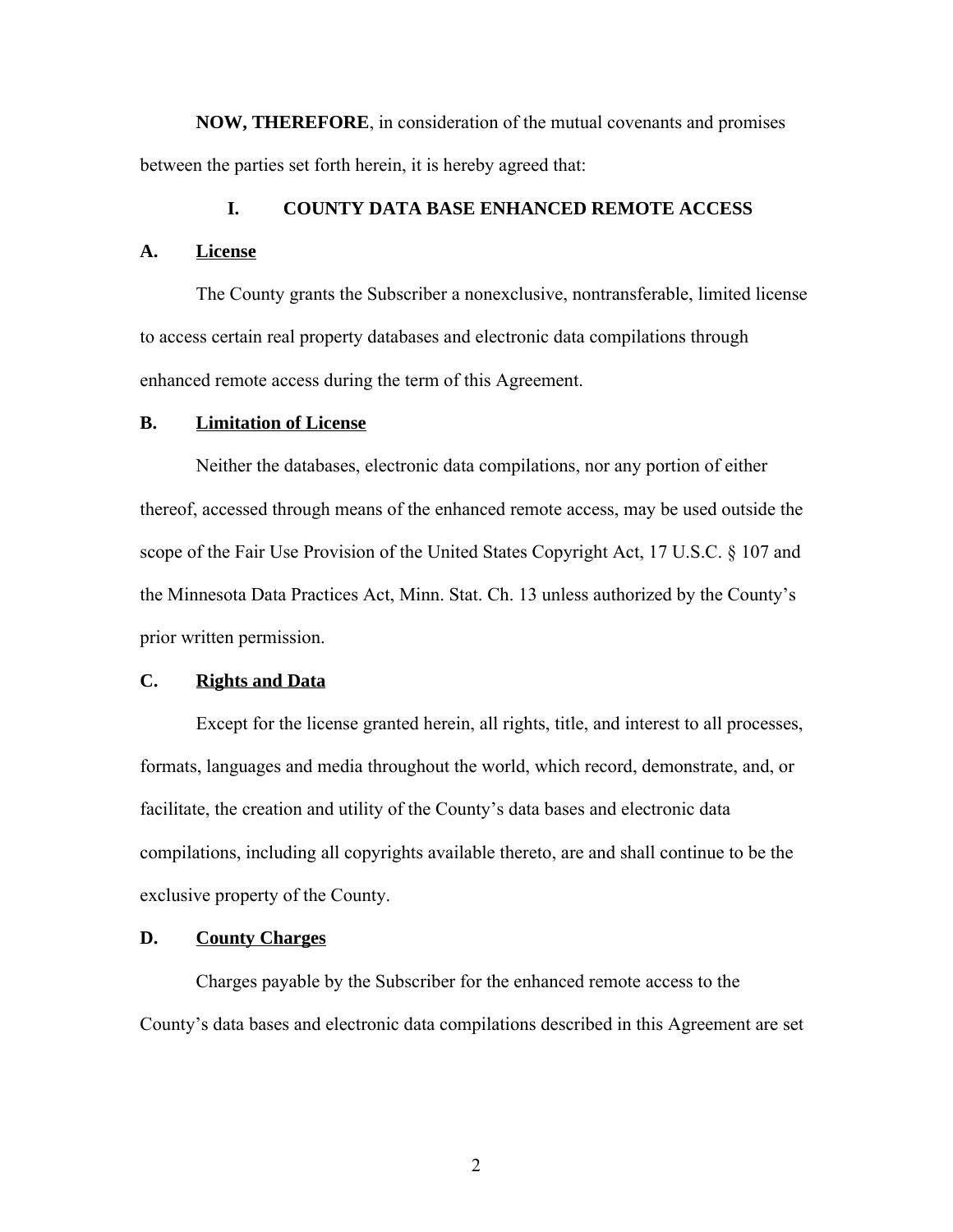forth in **Schedule A**. The County's charges for this non-entitlement service may be modified upon thirty (30) days' notice to the Subscriber in writing or on-line.

# **E. Disclaimer of Warranties and Limitation of Liability**

**The County's goods and services provided pursuant to this Agreement are provided "as is," without warranty of any kind, express or implied, including, but not limited to, the warranties of performance, merchantability and fitness for a particular purpose.** The Subscriber's exclusive remedy and the County's entire liability hereunder, if any, for any claim(s) for damages relating to the County's data bases and, or electronic data compilations, which are made against them, individually, or jointly, whether based in contract or negligence, shall be limited to the amount of the remote access charges paid by the Subscriber relative to the period of occurrence of the events which are the basis of the claim(s); provided, however, that the County shall have no liability whatsoever to the Subscriber for any claim(s) relating in any way to **(1)** the Subscriber's inability or failure to perform legal, professional, or other research or related work or to perform such work properly or completely, even if assisted by the County; or

**(2)** any lost profits or other consequential, exemplary, incidental, indirect or special damages relating in whole or in part to the Subscriber's rights hereunder or use of, or inability to use, the County's data bases and, or electronic data compilations, even if the County has been advised of the possibility of such damages. Further, the County shall have no liability whatsoever to the Subscriber for any claim(s) relating in any way to any data base and, or electronic data compilation.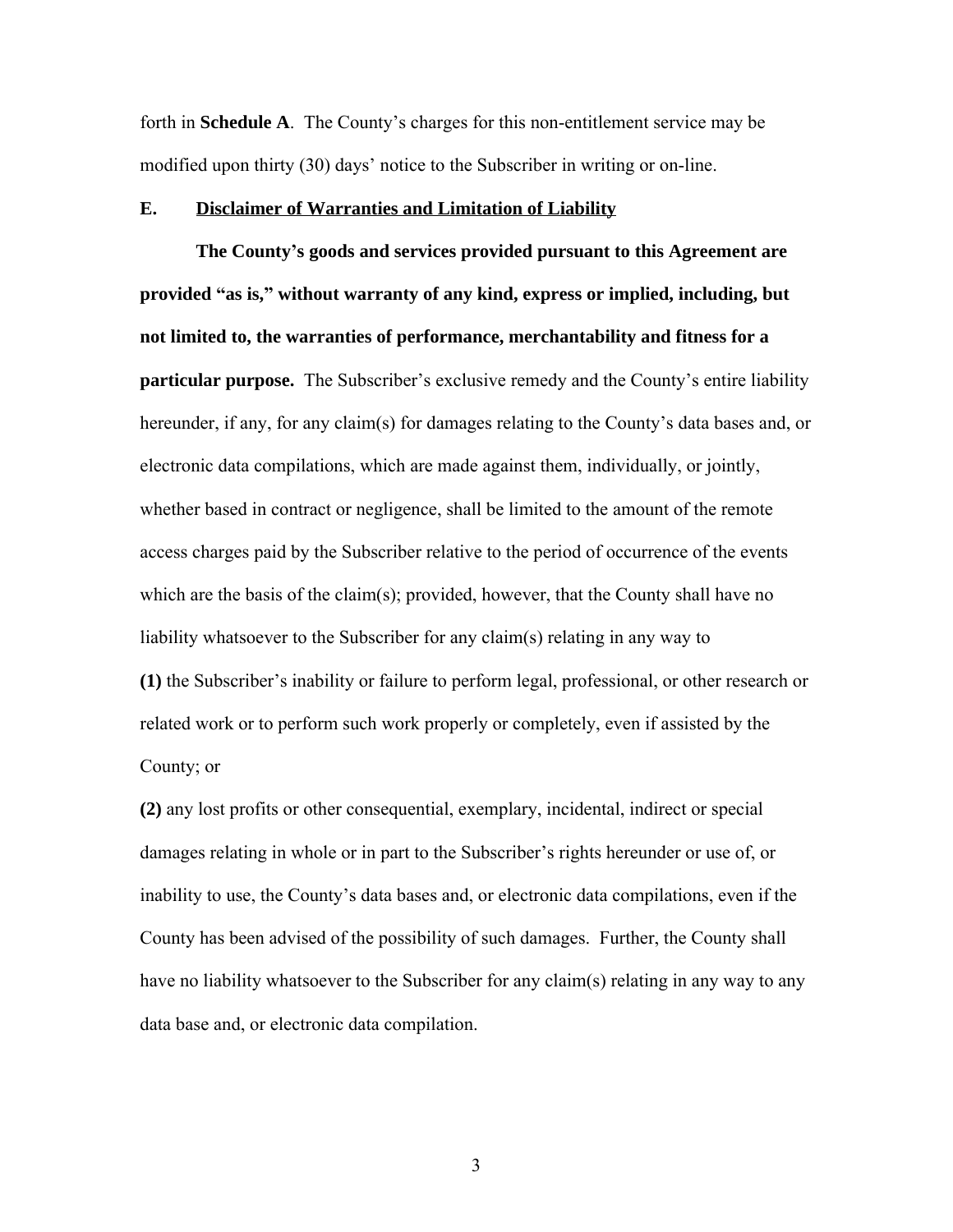# **F**. **Confidentiality**

The Subscriber agrees not to disclose any information relating to the Subscriber's access code, password, or any other information relating to the County's computer security system. Any violation of this section by the Subscriber shall constitute a material breach of this Agreement.

# **G. Access**

The County shall maintain the right to deny, postpone, or cancel the enhanced remote access at any time and without prior notice. Such termination of access will not constitute a material breach of this Agreement if the customer's enhanced remote access is reinstated within a reasonable period of time.

# **II. SOFTWARE AND EQUIPMENT FOR INTERNET ACCESS Subscriber's Equipment**

The Subscriber's enhanced remote access to the County's databases and electronic data compilations shall be facilitated via the Internet. The Subscriber is responsible for providing and maintaining all hardware, software, modem, telephone access, and all other equipment required to access the County's data bases and data compilations through the enhanced remote access.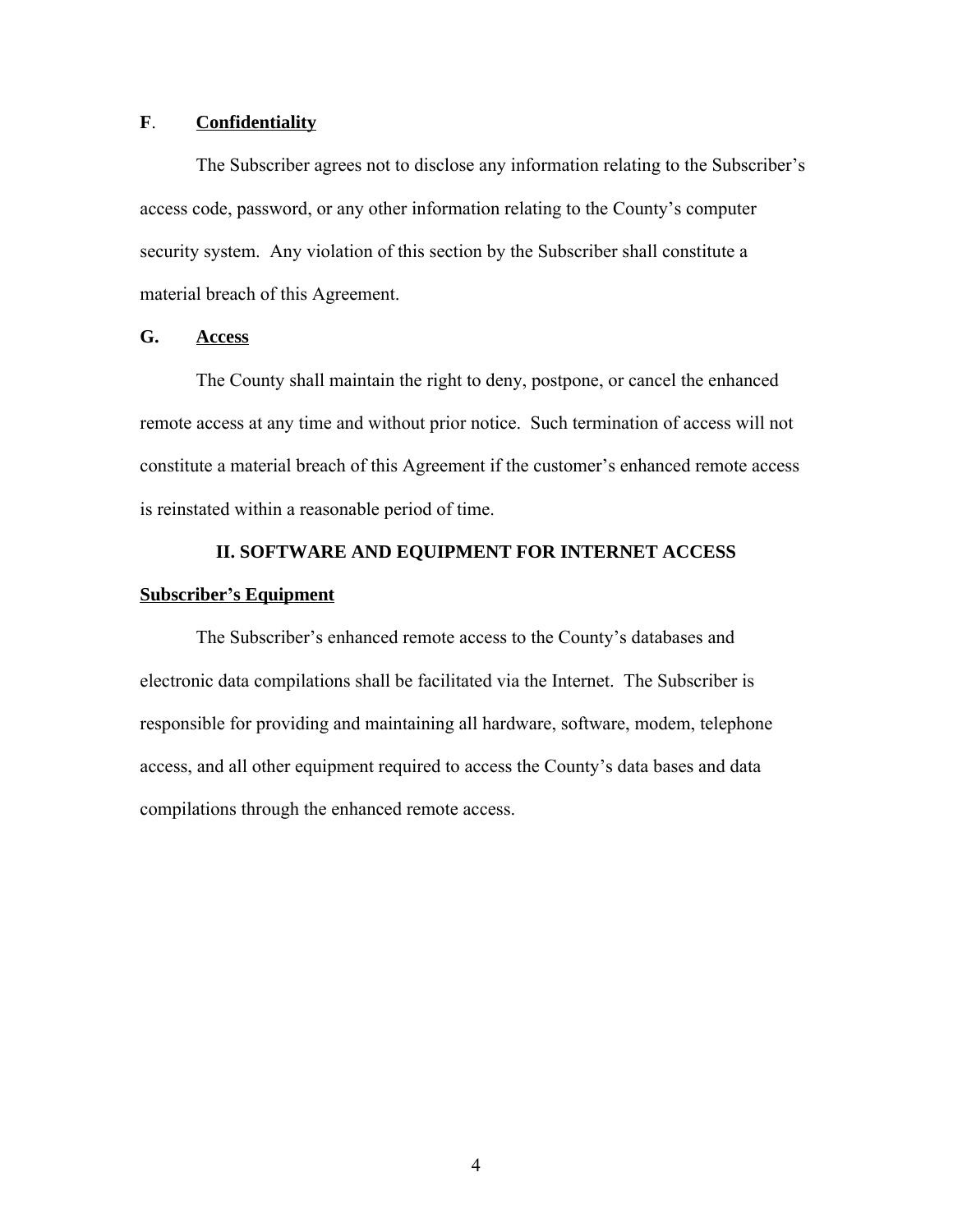#### **III. GENERAL PROVISIONS**

#### **A. Billing and Payment**

The Subscriber shall maintain an escrow account for payment of all charges regarding the county's "remote access" for data bases and electronic data compilations. The Subscriber's escrow account shall be reduced by the amount of all charges. If such payment is unavailable in the Subscriber's escrow account, the Subscriber's "remote access" to the County Recorder's database may be discontinued.

# **B. Taxes**

Charges are exclusive of sales, use and other taxes, which are the responsibility of the Subscriber.

# **C. Responsibility of Subscriber**

The Subscriber shall be responsible for all remote access to and use of the County's data bases and data compilations by the Subscriber's personnel or by means of the Subscriber's equipment or passwords, whether or not the Subscriber has knowledge of or authorized such remote access and use.

# **D. Limitation of Claims**

Except for claims relating to charges of improper use of the County's data bases and, or data compilations, no claim, regardless of form, which in any way arises out of this Agreement or the use of, or inability to use the County's data bases and, or electronic data compilations, may be made nor action based upon such claim brought, to any party hereto more than one year after the basis for the claim becomes known to the party desiring to assert it.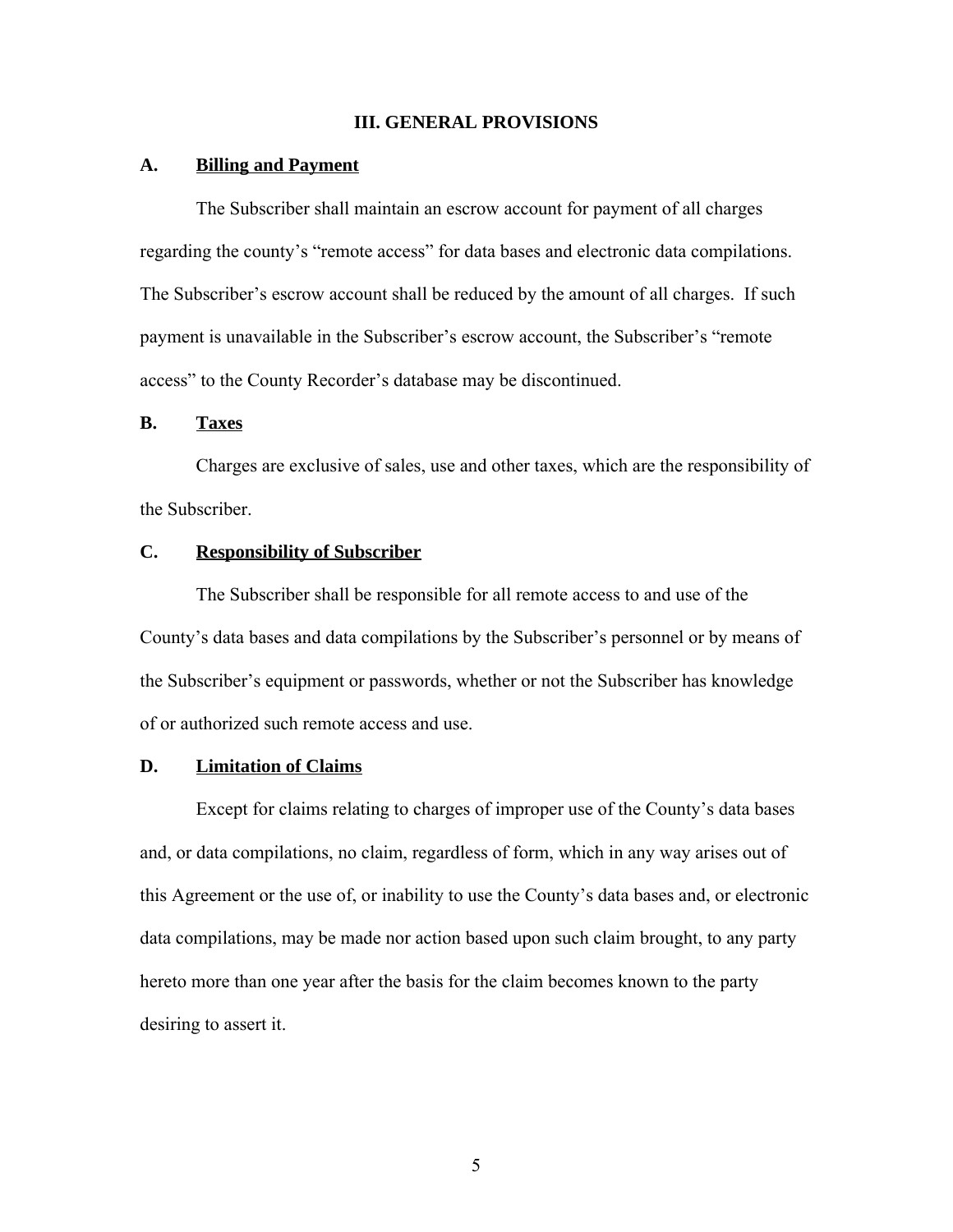# **E. Termination**

This Agreement shall continue in force until terminated by prior written notice of termination to the other party. Notwithstanding the foregoing, this Agreement may be terminated at any time by the County, with or without cause. The Subscriber may terminate this Agreement, with or without cause, upon thirty (30) days' written notice to the County.

# **F. Integrated Agreement**

This Agreement contains all of the terms and conditions agreed on by the parties hereto, and no other agreements, oral or otherwise, regarding the subject matter of this Agreement shall be deemed to exist or to bind any of the parties hereto.

#### **G. Representations**

No representations not set forth herein have induced the making of this contract. The undersigned have read and understand the entire contract and now state, and in consideration of this Agreement agree, that no representation, promise, or agreement not expressed in this Agreement has been made to induce the undersigned to enter into it.

# **H. Amendments**

All materials alterations, amendments, deletions, or waivers of the provisions of this Agreement shall be valid only when expressed in writing and duly executed by authorized representatives of the parties. Any alterations, modifications, or variations deemed not to be material by agreement of the parties shall not require written approval.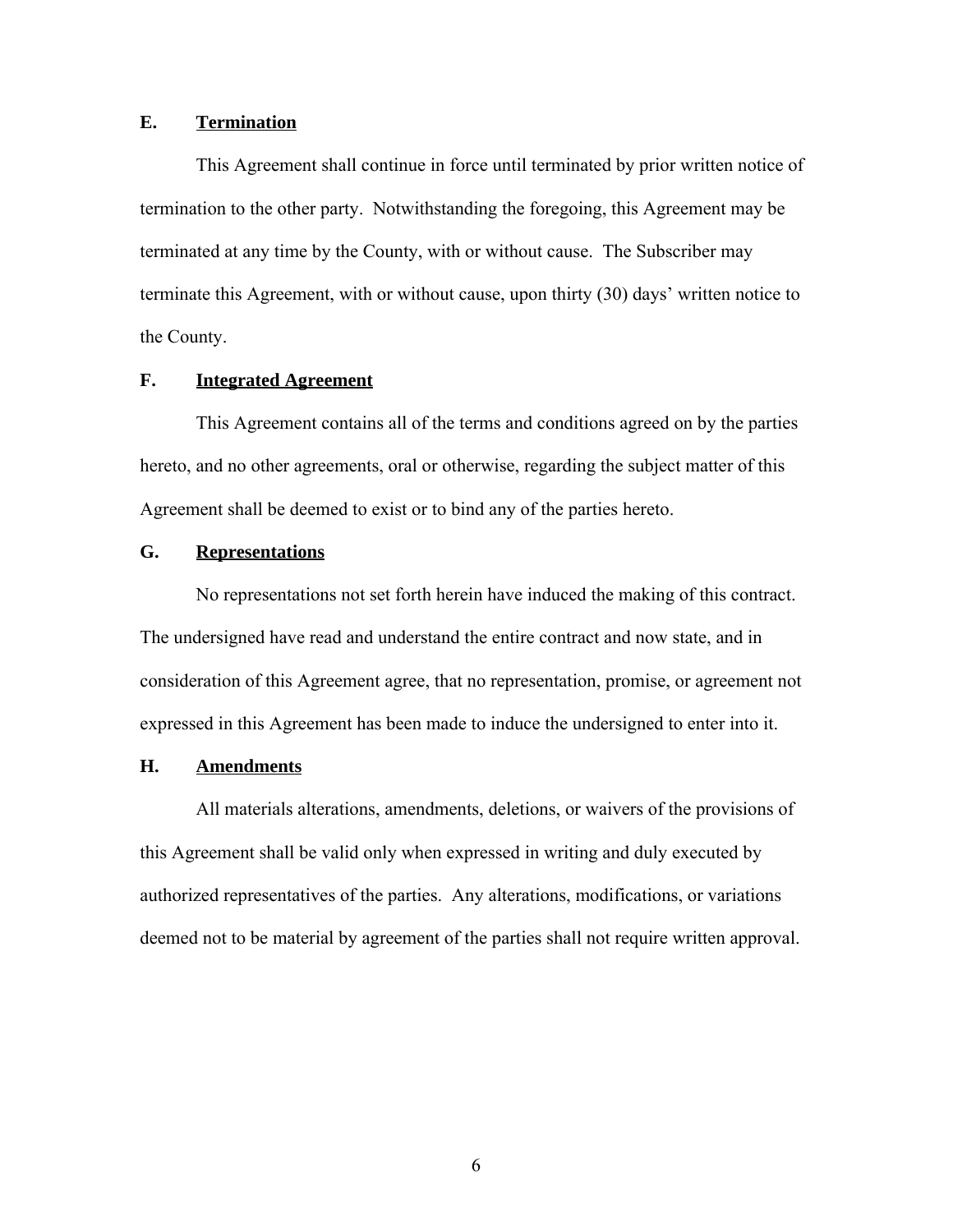# **I. Force Majeure**

The County's performance hereunder is subject to interruption and delay due to causes beyond its reasonable control such as acts of God, acts of any government, war or other hostility, civil disorder, the elements, fire, explosion, power failure, equipment failure, industrial or labor dispute, inability to obtain necessary supplies, and the like.

# **J. Governing Law and Venue**

This Agreement shall be governed and construed under the laws of the state of Minnesota and any legal actions taken pursuant to the terms and conditions of this Agreement shall be venued in state district court located in Waseca, Minnesota.

# **K. Assignment**

Neither this Agreement nor any part or portion hereof shall be assigned, sublicensed, or otherwise transferred by the Subscriber without the County's prior written consent.

# **L. Savings Clause**

Should any provision of this Agreement be held to be void, invalid, unenforceable or illegal by a court, the validity and enforceability of the other provisions shall not be affected thereby.

#### **M. Nonwaiver**

Failure of any party to enforce any provision of this Agreement shall not constitute or be construed as a waiver of such provision or of the right to enforce such provision.

# **N. Incorporation**

Schedule A is incorporated verbatim as a part of this Agreement.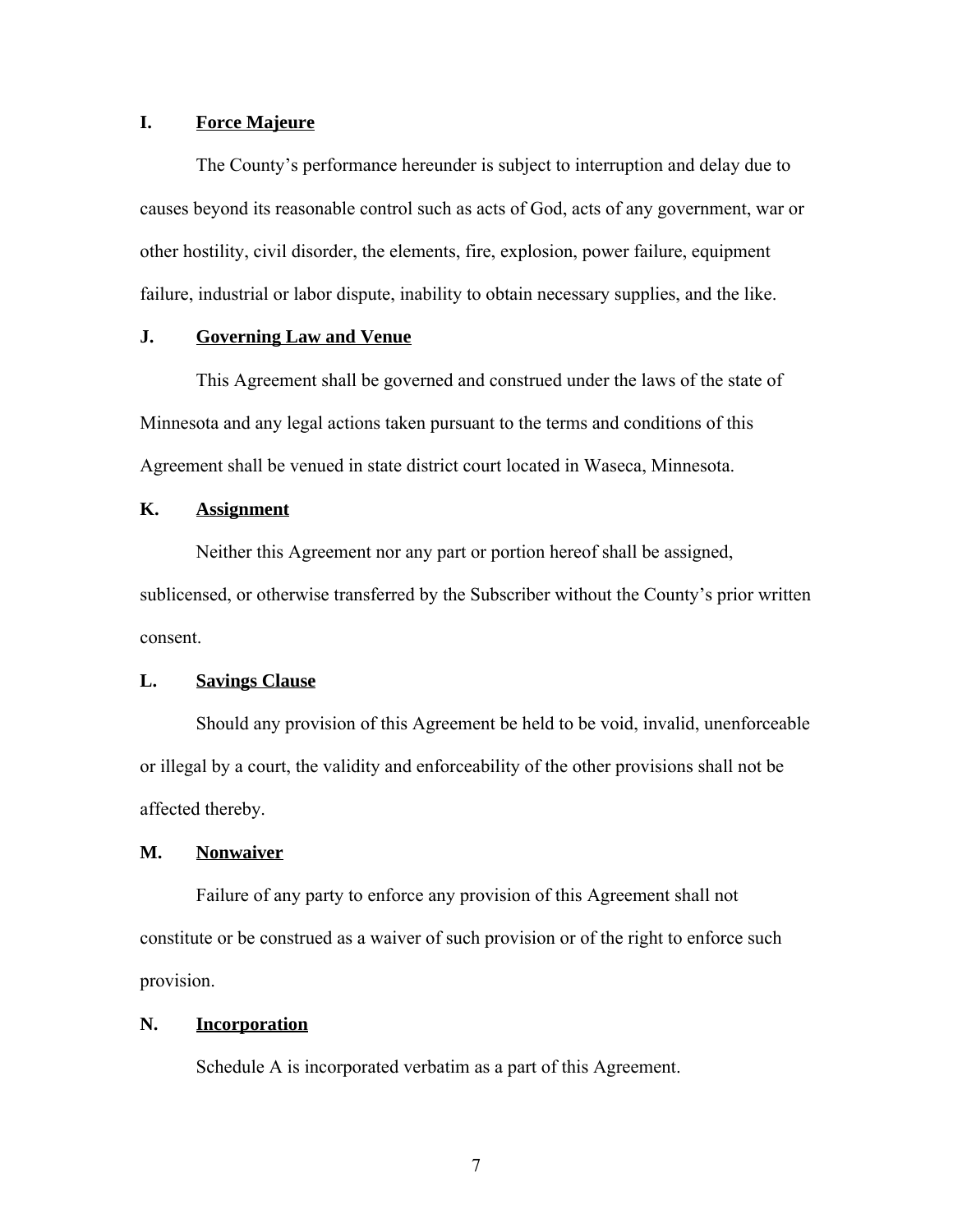# **O. Notices**

All notices hereunder shall be delivered in person or by United States mail to the following:

| <b>SUBSCRIBER</b> (insert name, title and mailing address)                    | <b>WASECA COUNTY</b>                 |
|-------------------------------------------------------------------------------|--------------------------------------|
|                                                                               | Katie Burns                          |
|                                                                               | Recording Specialist                 |
| <u> 1990 - Jan Barnett, fransk politiker (d. 1980)</u>                        | 307 North State Street               |
| <u> 1989 - Johann Barn, mars an t-Amerikaansk politiker (</u>                 | Waseca, MN 56093                     |
|                                                                               |                                      |
| IN WITNESS WHEREOF, the authorized representatives of the parties hereto have |                                      |
|                                                                               |                                      |
| <b>SUBSCRIBER</b>                                                             | <b>WASECA COUNTY</b>                 |
| Name                                                                          | BY:<br>Katie Burns, Property Records |
| $Title:$ $\qquad \qquad$                                                      | Date: $\qquad \qquad$                |
| BY:                                                                           |                                      |
| Name                                                                          |                                      |

Title: